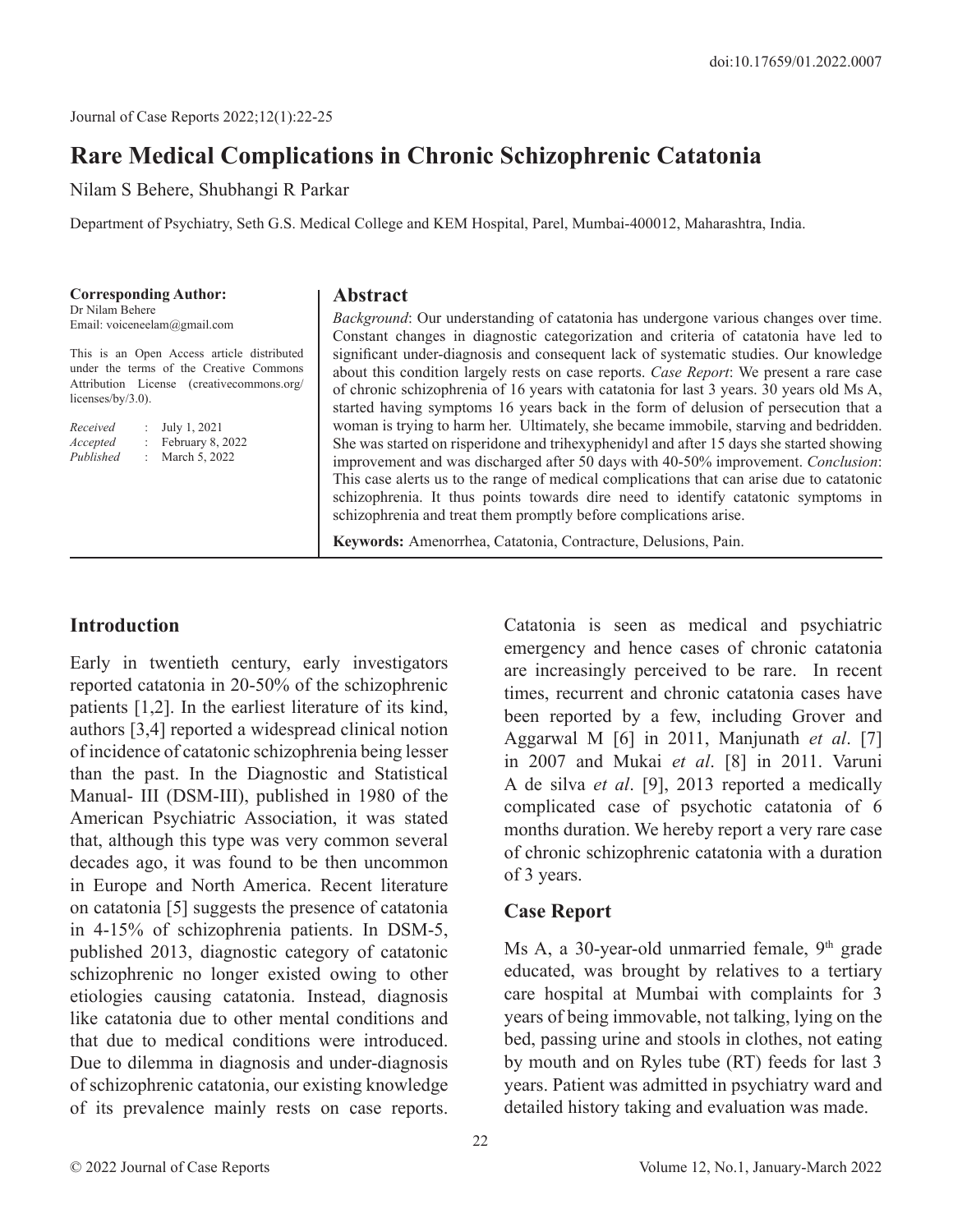Longitudinally, as reported by her parents,16 years back, without any apparent stressor the patient started complaining of seeing a scary woman in red saree who was not seen by others and becoming fearful that she was trying to harm her. She had behavioral disturbances in form of irritability and agitation. She had multiple episodes of wandering away from home. She also had remarkable sociooccupational impairment (dropout from school). There was no antecedent medical or surgical event. Later in the course of illness patient started having withdrawn behavior, decreased food intake and decreased ambulation for which family members decided to seek medical care. Patient was taken to religious healers many times before but showed no improvement. Patient's relatives took her to a psychiatrist 3 years back but never continued the treatment beyond 2 weeks, as they did not find improvement as per their expectations. She would develop fever and other minor illness over the period of time for which she would be treated by the local practitioners. Three years back they inserted Ryles tube for feeding to maintain her oral intake at home and relatives would get it changed every 3-4 weekly. Since last 3 years patient had not spoken

anything, had developed complete mutism and

**Fig.1:** *Chronic schizophrenic catatonia showing muscle wasting, poor oral hygiene, Ryles tube inserted and atrophied breast.*

had not eaten food by mouth by herself. Relatives had to maintain her on RT. Patient was emaciated, had been lying down on bed for last two and a half years, had wasting of muscles and joint stiffness in all large and small joints of all the limbs and vertebral column. She had developed bed sores in the course of illness and amenorrhea. On physical examination, she was averagely built and had extremely poor nourishment. She had RT in situ and oral hygiene was poor. She was lying down on bed in contracted fetal posture in lateral position **[Fig.1,2]**. Making her lie supine would leave her head maintained above the bed unsupported. On testing joint mobility, attempts to move joints by examiner were impossible due to contractures. Old healed scar marks of bed sores were present on gluteal region bilaterally. Her pulse was 60/min and blood pressure was 90/60 mmHg. Systemic examination was within normal limits.

All necessary investigations were sought on admission **[Table 1]**. Chest X-ray and electrocardiogram was within normal limits. On admission, liaisons with various other departments were sought and the relevant investigations were undertaken which included-

(a) Neurology: Ocular KF rings were negative, serum ceruloplasmin levels were within normal limits (0.28OD). MRI brain however showed



*contracture of spine and hip joint, muscle wasting, old healed scar of bed sores on lateral upper right thigh.*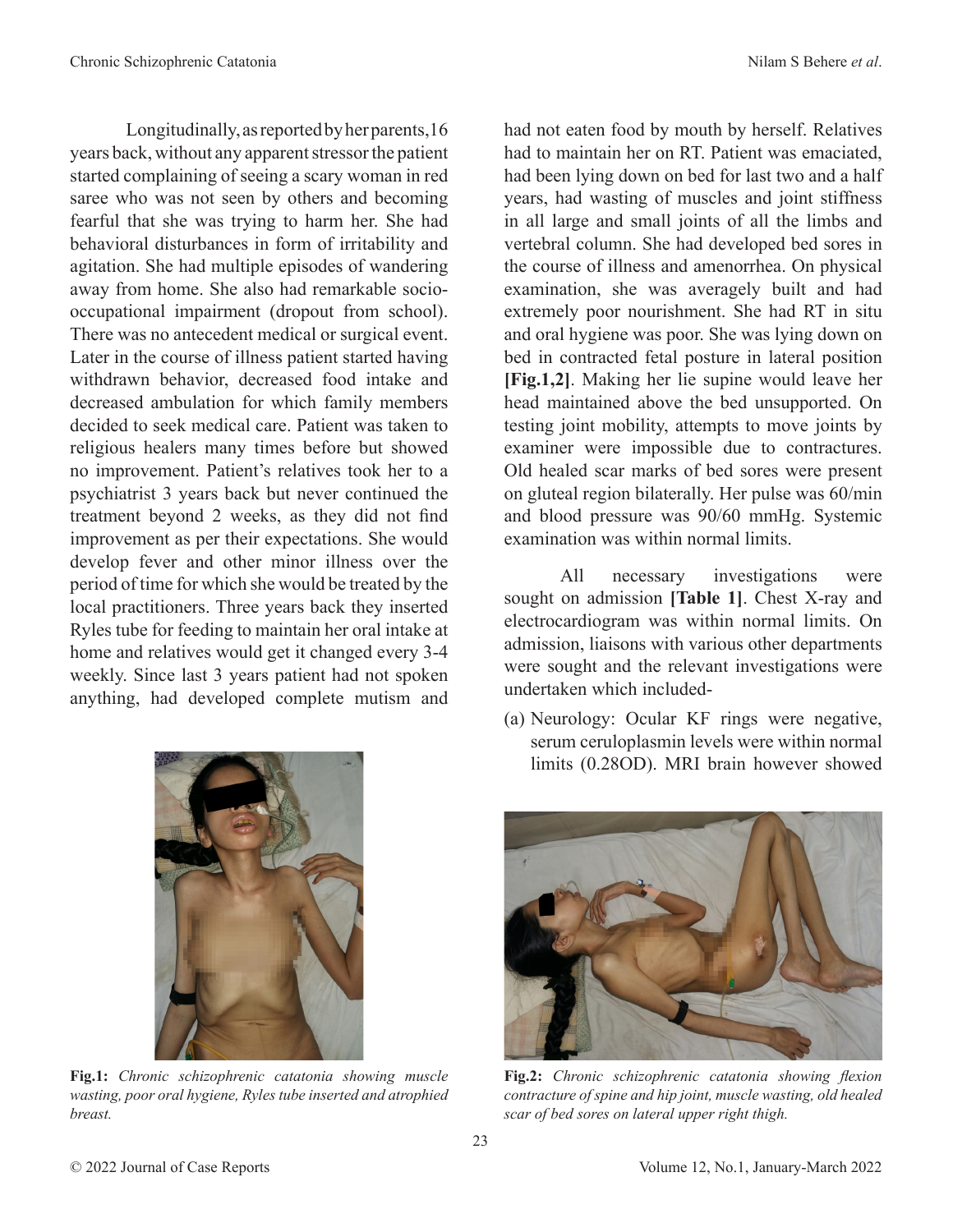generalized cerebro-cortical atrophy with frontal predominance.

- (b) Orthopedics and physiotherapy: MRI spine showed osteopenia of spine with kyphotic deformity. The contractures were planned to be treated conservatively with exercises.
- (c) Dermatology: Herpes labialis was treated accordingly.
- (d) Gynecology: Serum levels of FSH, LH, prolactin were advised for amenorrhea which were deferred then due to other priority symptoms.
- (e) Diet for malnutrition and required oral supplementation. Proper RT feeds were started.

Patient was started on syrup risperidone 0.25 ml on admission. Plan of electroconvulsive therapy was deferred because of high risk involved in short general anesthesia due to 'difficult airway' due to flexion contractures at cervical and thoracic spine. On day 5 of admission, she had an episode of fever with tachycardia and hypotension and drop down of serum potassium from 3.5 mEq/L to 2.8 mEq/L which was managed by medical unit. Syrup risperidone was gradually titrated to 4 ml during her ward stay. After 10 days she developed tremors for which oral trihexyphenidyl (2 mg) was given. Orthopedic and physiotherapy treatment for all contractures continued and she was assisted in physiotherapy exercises.

Patient started showing gradual improvement in her catatonic features after 15-20 days. All abnormal blood reports were gradually normalized. Serum creatinine phosphokinase (CPK) levels gradually decreased during her ward stay to 118 IU/L on day 18. Contractures were partially relieved after physical exercises. After 4 weeks, RT was removed and oral feeds were started. She started ambulating. Occupational therapy was sought for rehabilitation. She was discharged after 50 days with tablet risperidone (4 mg), and trihexyphenidyl (4 mg) with 40-50% improvement in her behavioral symptoms.

| No.              |                                         |                     |  |  |
|------------------|-----------------------------------------|---------------------|--|--|
| $\mathbf{1}$ .   | Hemoglobin                              | $10.1$ grams        |  |  |
| $\overline{2}$ . | Complete leukocyte cell count           | $9100/cu$ .mm       |  |  |
| 3.               | Differential leukocytes count           |                     |  |  |
|                  | Polymorphs                              | 78%                 |  |  |
|                  | Lymphocytes                             | 21%                 |  |  |
|                  | Macrocytes                              | $1\%$               |  |  |
| $\overline{4}$   | Platelets                               | 1.4 lac/cu.mm       |  |  |
| 5.               | Liver function tests                    |                     |  |  |
|                  | Alkaline phosphatase                    | 65 U/L              |  |  |
|                  | Serum glutamic-oxaloacetic transaminase | 29 U/L              |  |  |
|                  | Serum glutamic-pyruvic transaminase     | 13 U/L              |  |  |
|                  | Total protein                           | 6.8 grams           |  |  |
| 6.               | Renal function tests                    |                     |  |  |
|                  | Uric acid                               | 4.7 mg%,            |  |  |
|                  | Urea nitrogen                           | $8 \text{ mg}$ %    |  |  |
|                  | Creatinine                              | 1.4 mg%.            |  |  |
| 7.               | Blood electrolytes                      |                     |  |  |
|                  | Sodium                                  | $138 \text{ mEq/L}$ |  |  |
|                  | Potassium                               | $3.5 \text{ mEq/L}$ |  |  |
|                  | Calcium                                 | 8.4 mg%,            |  |  |
|                  | Phosphorus                              | 3.4 mg%             |  |  |
| 8.               | Serum creatinine phosphokinase          | 1559.9 IU/L         |  |  |

**Sr.** | Blood investigation | Result (units)

**Table 1:** *Blood investigations on admission.*

### **Discussion**

Catatonia, these days is often seen as a historical diagnosis by most of general physicians and even mental health professionals. In its scarce reporting, the cases that get reported or studied in literature are mostly of acute onset. In acutely ill psychiatric inpatients, estimates of catatonia ranging between 5 and 20% may still be reported [10]. However, reports of long-standing chronic catatonia are rare to find. Catatonic schizophrenia in particular for a duration as long as 3 years is not reported in the literature in recent times as per the best of our knowledge. In a case reported in 2013 [11], a 41-year-old Asian woman with schizophrenia with intermittent catatonic symptoms of 12 years' duration was treated successfully with ECTs, the symptoms however were intermittent. Our case, however, had unremitting catatonic symptoms